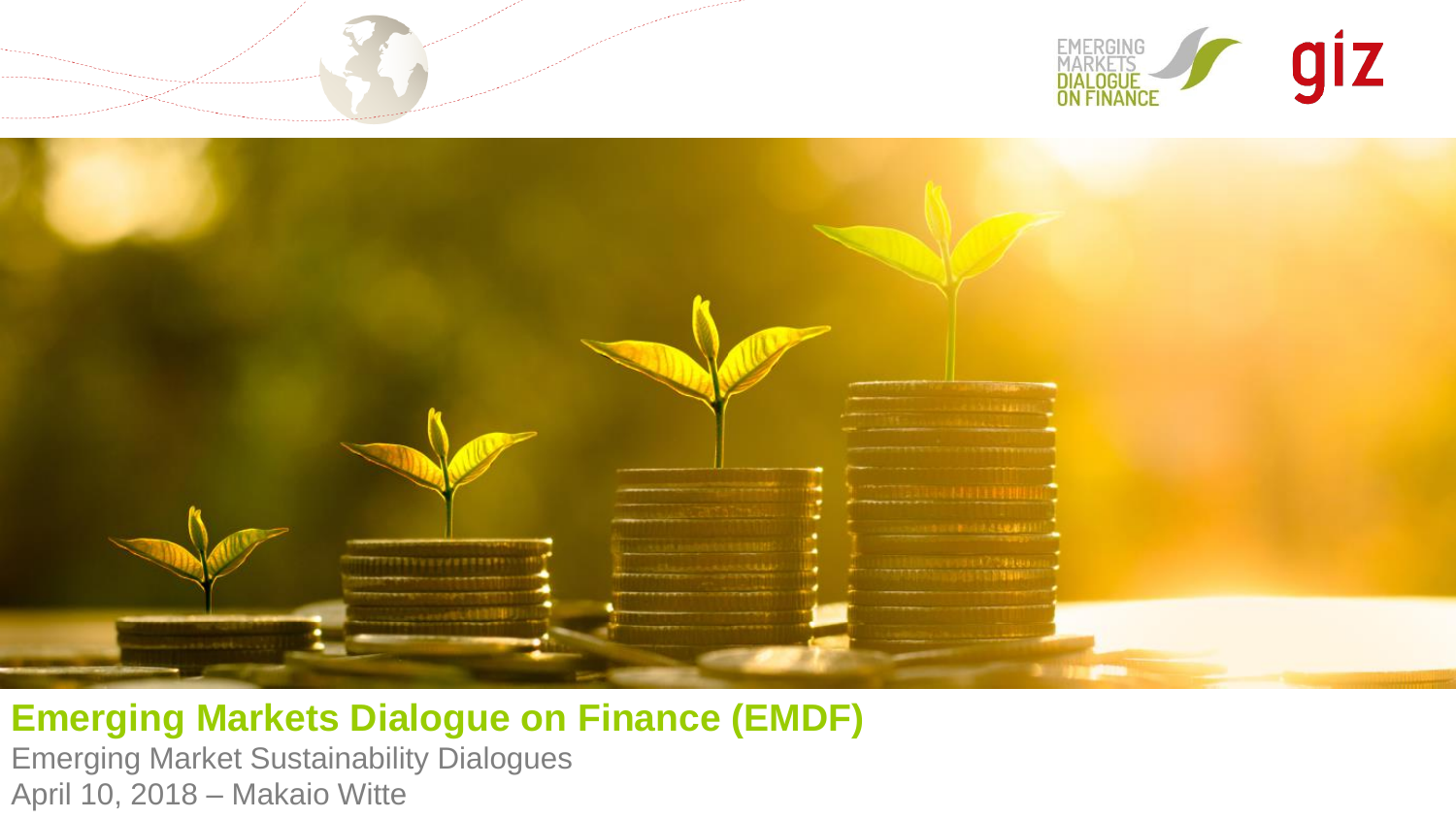

## GIZ - facts and figures

- GIZ: Global service provider in the field of international cooperation for sustainable development
- Operations in over 120 partner countries
- 19,500 employees worldwide, 70% local personnel
- Business volume of over EUR 2.4 billion for technical assistance in 2016
- Main commissioning party: the German Federal Ministry for Economic Cooperation and Development (BMZ)
- Commissioned by well over 200 public and private-sector bodies in Germany and abroad (UN, EU, foundations, governments…)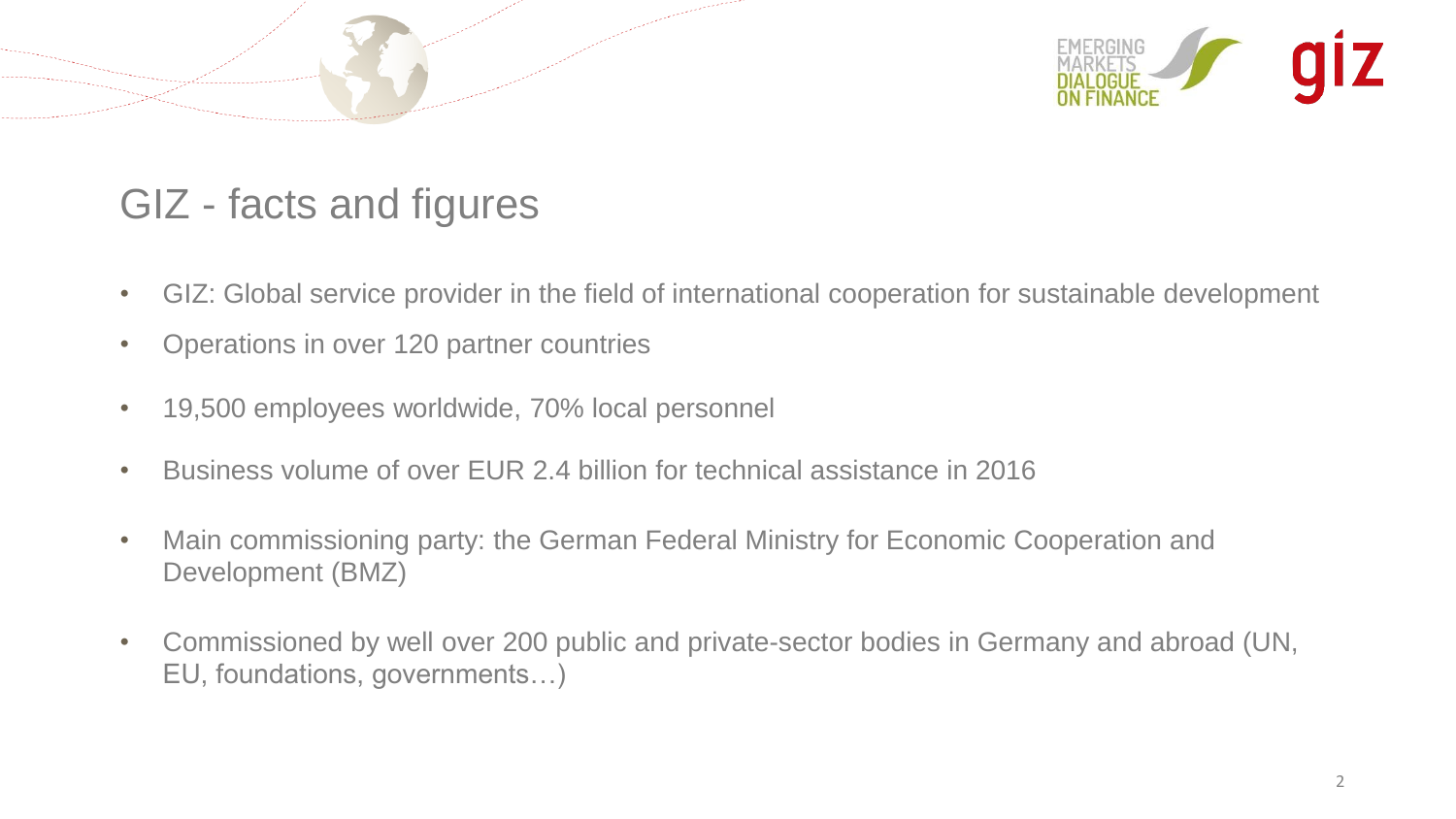

### EMSC **EMERGING MARKET SUSTAINABILITY DIALOGUES**

Sustainable Economic **Policy** 



**Global Think Tank Alliance** for Sustainable Growth

Sustainable Business **Solutions** 

> **EMERGING MARKET MULTINATIONALS NETWORK FOR SUSTAINABILITY**

**Business Model Innovation for** Sustainability in Emerging Markets **Sustainable Finance** 



Dialogues on Green Finance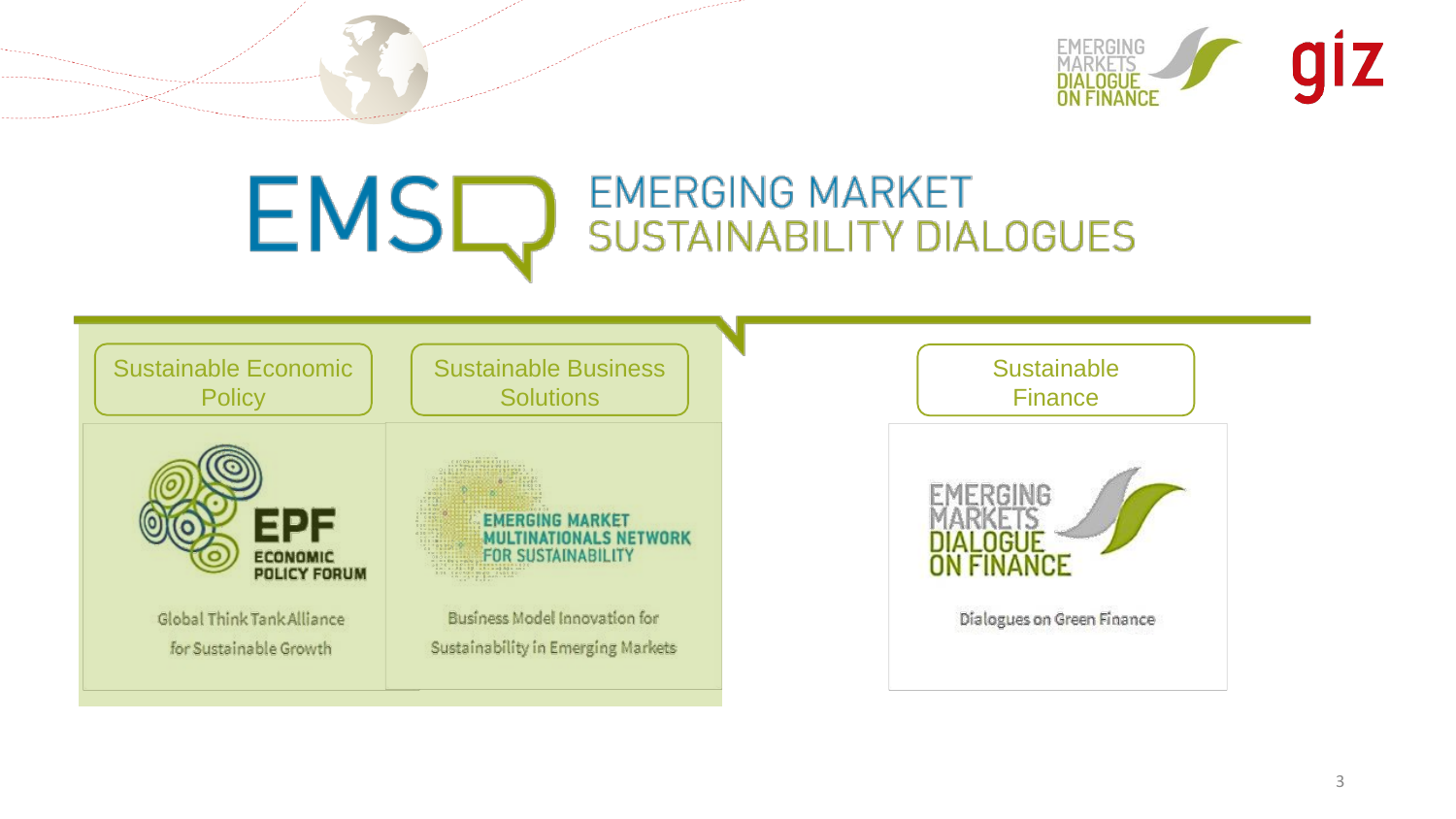

## Emerging Markets Dialogue on Finance

#### **Objective**

Redirect capital flows away from assets that deplete natural capital towards climate- and eco-friendly investments.



#### **Approach**

Work with financial institutions from G20 economies to integrate environmental indicators in lending and investment decisions, product development and risk management.

Joint development of tools and

velopment of tools and  $\vert$  Research and capacity building  $\vert$  Strategic alliances and methodologies dialogues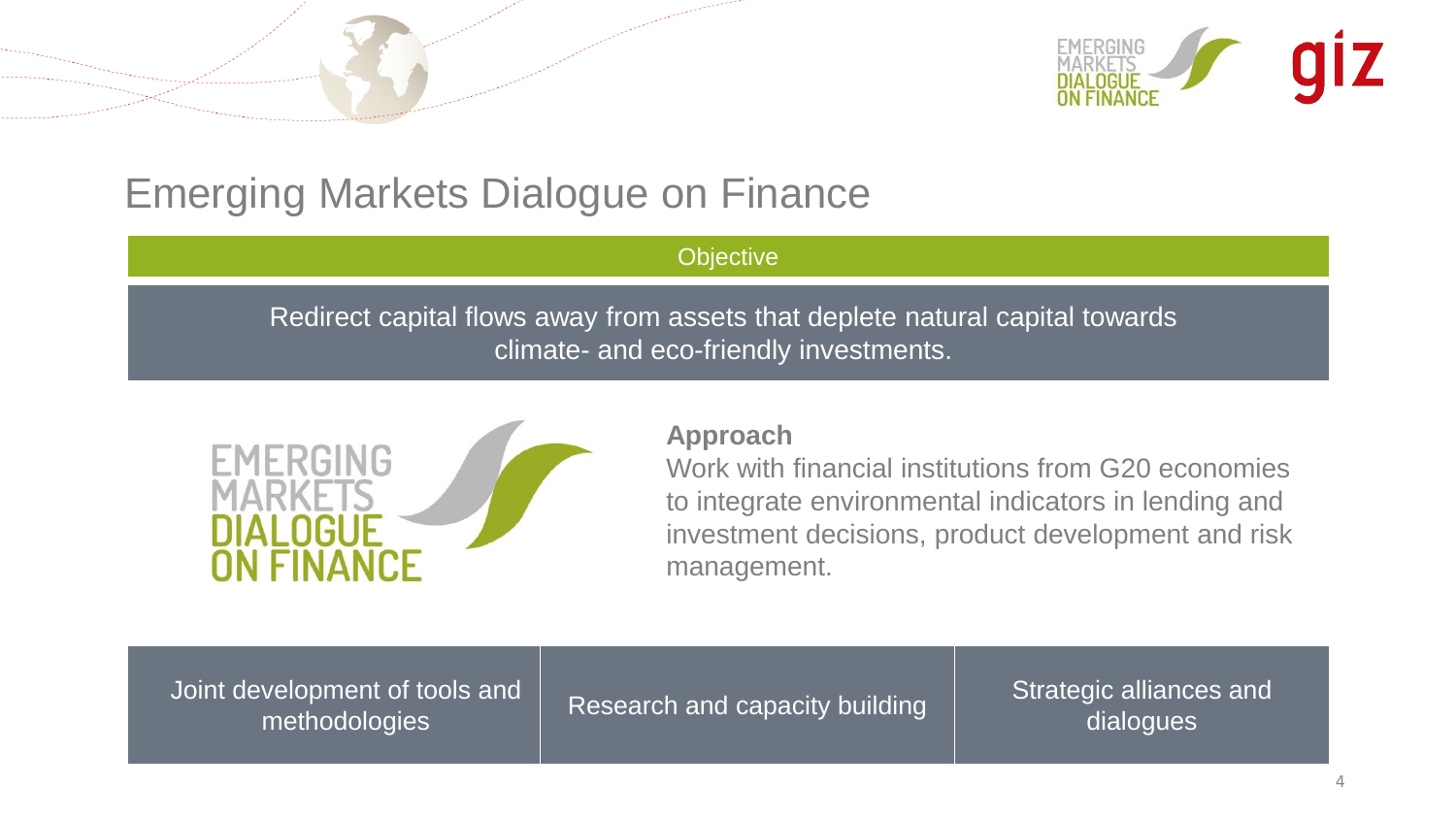

## Project overview

| <b>Project</b>                                                              | <b>Description</b>                                                                                                                                                                                                                                                                    |
|-----------------------------------------------------------------------------|---------------------------------------------------------------------------------------------------------------------------------------------------------------------------------------------------------------------------------------------------------------------------------------|
| <b>Sustainable</b><br><b>Banking in</b><br>Indonesia                        | Promotion of sustainable finance practice, mainly via training and capacity<br>building in environmental, social and governance (ESG) risk management<br>procedures with top 16 banks of Indonesia. Executed by WWF Indonesia,<br>supported by OJK, the Financial Services Authority. |
| <b>Sustainable Stock</b><br>Exchanges (SSE)<br><b>Initiative</b>            | Two-fold cooperation: (1) development of green finance guide for regulators<br>and stock exchanges, and (2) study on "How stock exchanges can advance<br>gender equality"                                                                                                             |
| <b>Green Assets</b><br><b>Wallet</b>                                        | Stockholm Green Digital Finance (SGDF) to develop a blockchain technology<br>for validating green investment claims, stimulating emerging markets for green<br>investments through trust and efficiency.                                                                              |
| <b>Strategic Alliance</b><br>on Green Bonds<br><b>Market</b><br>Development | PPP with Swedish bank SEB to support the development of efficient,<br>prosperous and sustainable green bond markets in G20 emerging economies<br>(Brazil, China, India, Mexico)                                                                                                       |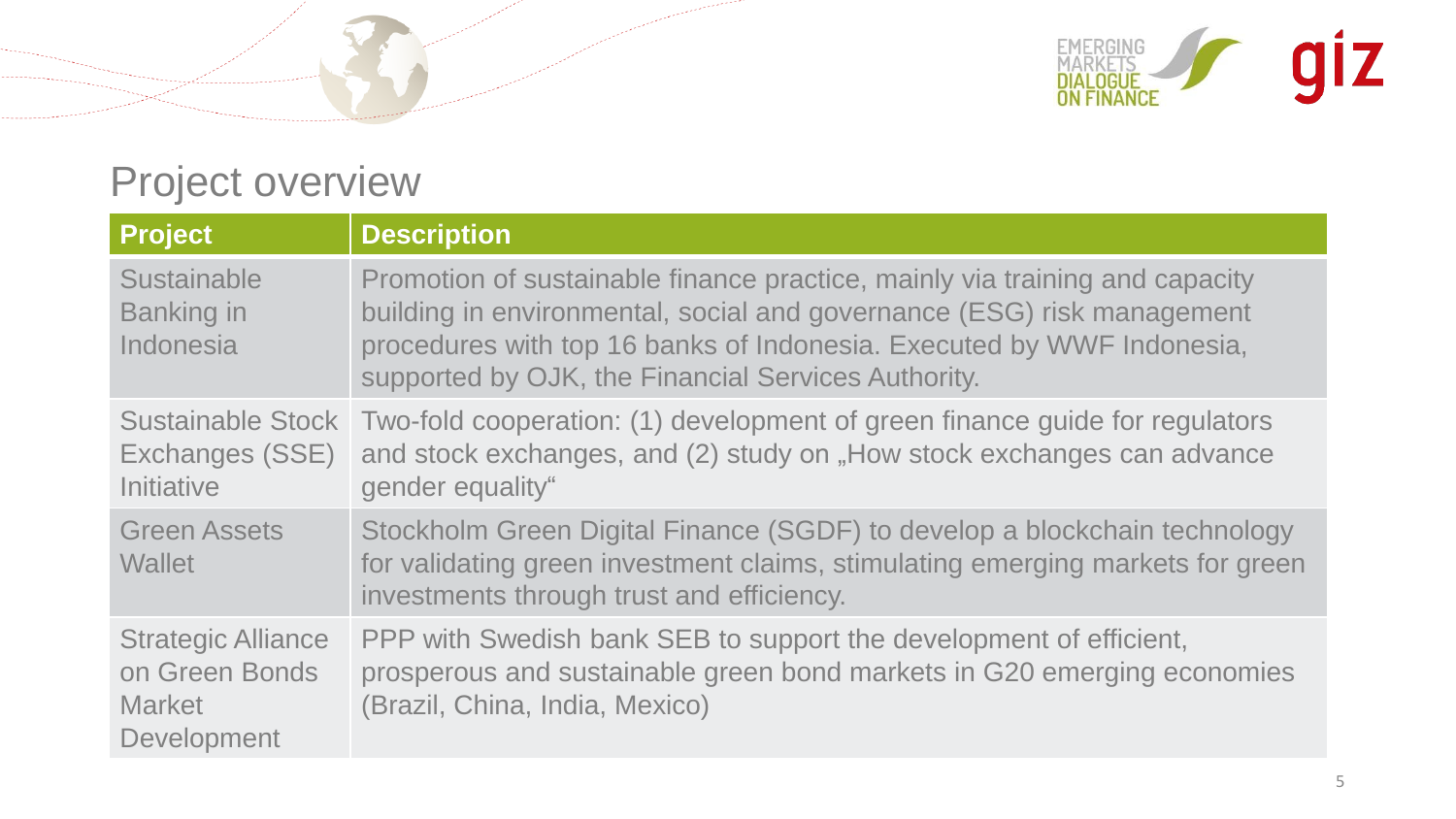

## Project overview – deep dive Tools & Methodologies: Environmental Stress Testing

**Objective** 

Develop and test an analytical framework and model that allows banks to assess the potential impact of environmental shocks on the performance of their corporate loan portfolio. Successful global launch in March/April 2017



5 drought scenarios per focus country (Mexico, Brazil, China, US) that simulate the impact of drought on water availability, taking into account local water infrastructure.



Model to estimate the effects of drought on up to 8-12 industries in country reflecting direct and indirect impacts as well as macroeconomic feedbacks/political decisions.



Model that links drought impacts to drivers of corporate credit quality (such as profitability, leverage) and can be plugged into or inform banks' internal stress testing models.